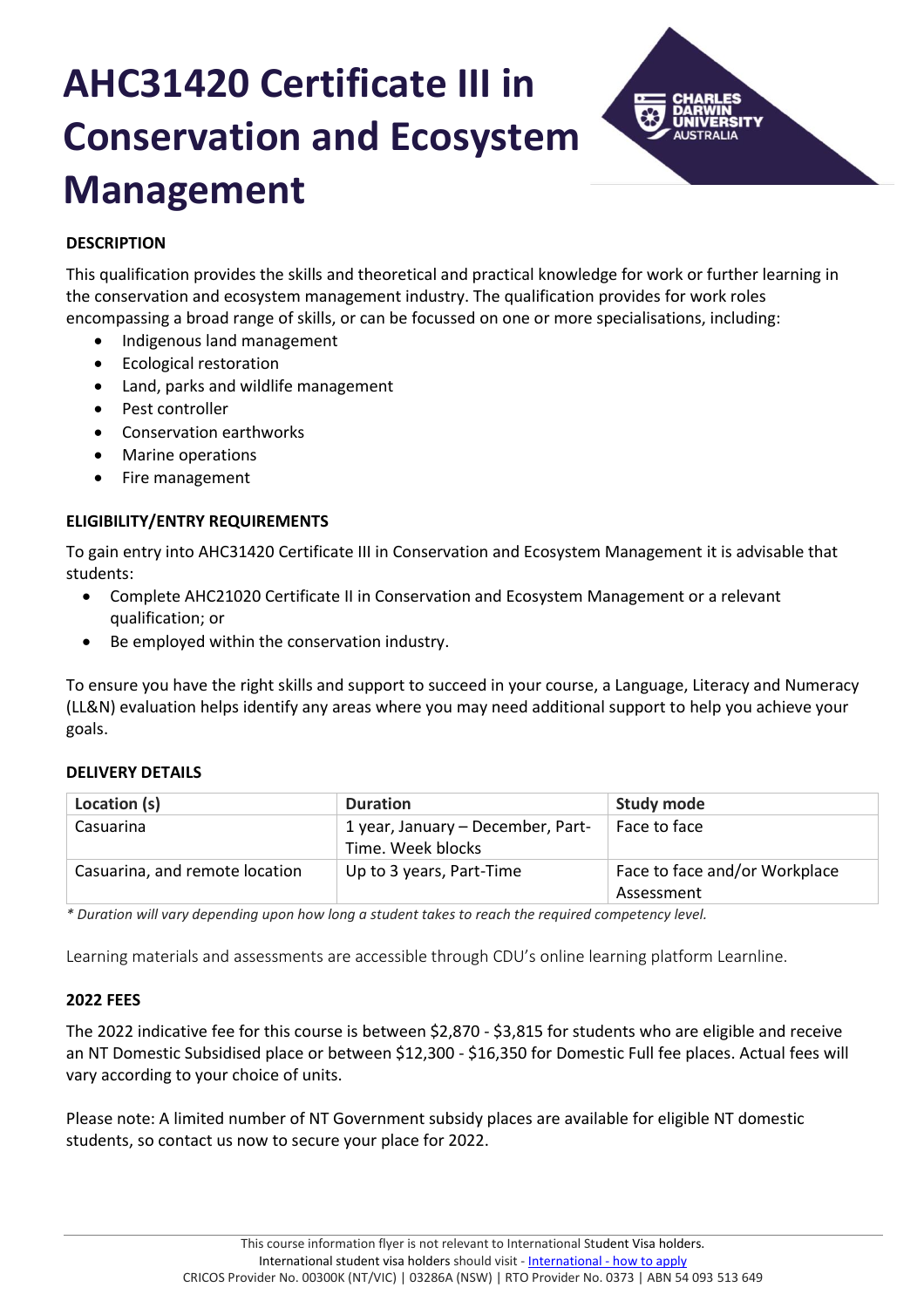Fees are subject to change annually. Indicative government-subsidised and full course fees are shown on this document. For further clarification and information on fees, payment options, instalment plans, and refunds, contact CDU on 1800 061 963 or refer to [VET Fees and Payments.](https://www.cdu.edu.au/current-students/student-admin/fees-payments)

#### **ASSESSMENT**

Assessments vary with each unit. You will be provided with an assessment guide.

# **RECOGNITION OF PRIOR LEARNING (RPL)**

RPL is a process that determines whether the skills, knowledge and experience you've gained through your previous study, work or life experience can count towards a vocational training qualification at CDU. For more information[, VET RPL.](https://www.cdu.edu.au/study/vocational-education-training/rpl)

# **RESOURCES**

Students are issued with learning materials and handouts relevant to each unit but are required to provide their own protective clothing for working outdoors, i.e. steel-capped work boots, wide-brimmed hat, sunglasses, long trousers, long sleeve shirt and water bottle. Students will also need access to a computer and reliable internet connection.

# **STUDY AND CAREER PATHWAYS**

Further training pathways from this qualification include but are not limited to AHC40920 Certificate IV in Conservation and Ecosystem Management.

Possible occupations relevant to this qualification include:

- Indigenous lands worker
- National parks worker
- Revegetation worker
- Land rehabilitation worker
- Ecological restoration worker

# **QUALIFICATION CONTENT**

To achieve a AHC31420 Certificate III in Conservation and Ecosystem Management a total of sixteen (16) units of competency must be completed comprising two (2) core and fourteen (14) elective units as detailed in the packaging rules and listed below.

#### **CORE UNITS**

| AHCECR309 | Conduct an ecological and cultural site inspection prior to works |
|-----------|-------------------------------------------------------------------|
| AHCWHS301 | Contribute to work health and safety processes                    |

#### **ELECTIVE UNITS**

| AHCCHM307 | Prepare and apply chemicals to control pest, weeds and diseases |
|-----------|-----------------------------------------------------------------|
| AHCCHM304 | Transport and store chemicals                                   |
| AHCECR301 | Maintain native ecosystem areas                                 |
| AHCECR305 | Collect native seed                                             |
| AHCECR310 | Implement assisted regeneration works                           |
| AHCLSC301 | Site out site for construction work                             |
| AHCMOM302 | Perform machinery maintenance                                   |
| AHCMOM304 | Operate machinery and equipment                                 |
| AHCPCM303 | Identify plant specimens                                        |
|           |                                                                 |

AHC31420 Certificate III in Conservation and Ecosystem Management<br>2022 - Version 15 2022 - Version 15 Page 2 of 3